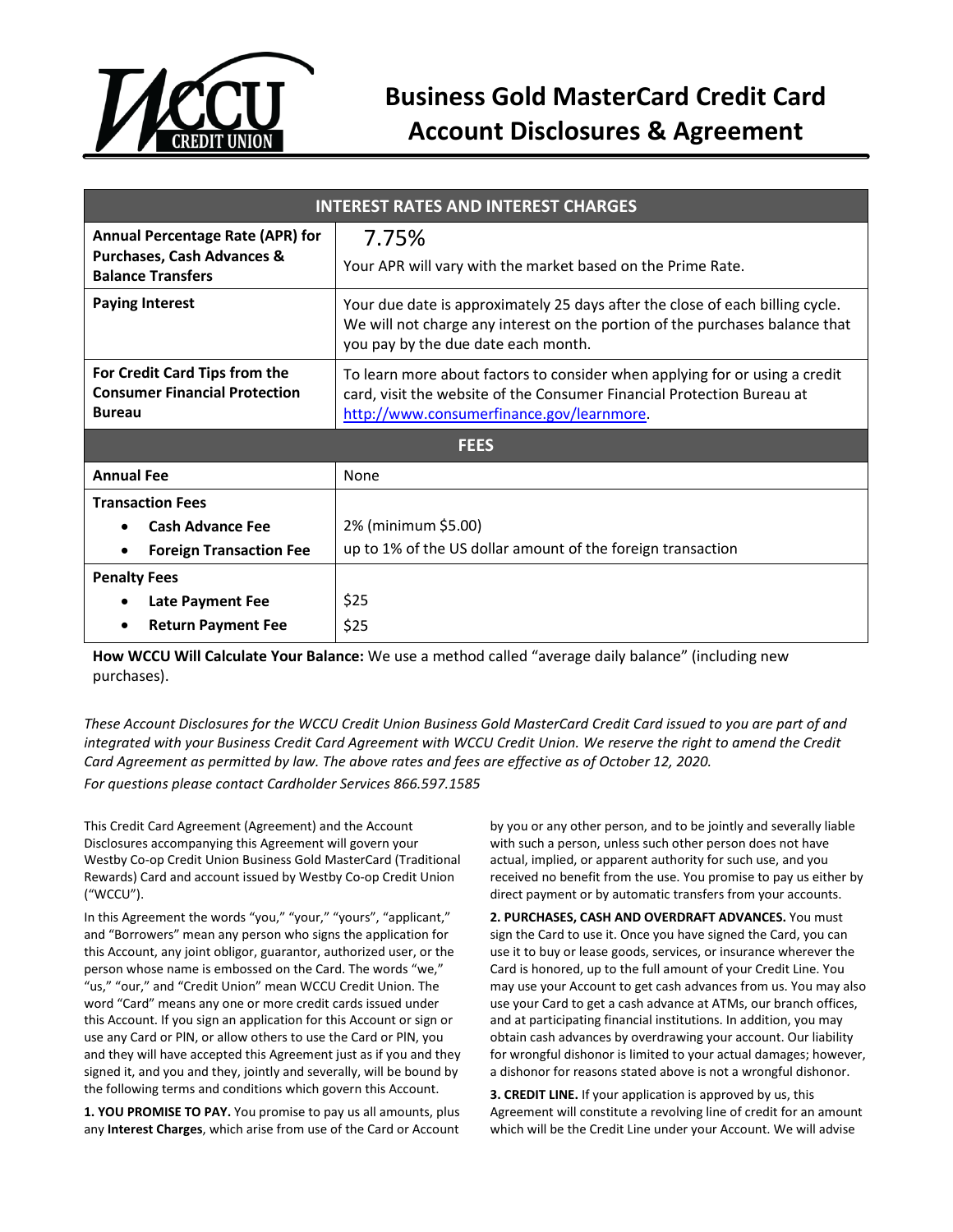you of the amount of your Credit Line. That amount will be the maximum amount you may have outstanding at any one time. We retain the right to increase or decrease your Credit Line at any time. Any increase or reduction in the amount of your Credit Line will be shown on your monthly statement or by separate notice together with any changes in the applicable Minimum Monthly Payments. Your eligibility for this Credit Line is determined by our loan policy and may be terminated at our sole discretion, without demand or notice. You may close your Credit Line at any time by notifying us in writing and returning all Cards cut in half. If you terminate this Agreement or if we terminate or suspend your credit privileges, the provisions of this Agreement and your liability hereunder shall otherwise remain in full force and effect until you have paid us all sums due us under this Agreement and returned all Cards.

**4. MONTHLY PAYMENT.** We will mail you a statement every month if your Account has a balance. You agree that you will pay each month not less than the minimum monthly payment on or before the scheduled monthly due date. The minimum monthly payment will be 2.0% of your outstanding balance ("New Balance") or \$20.00, whichever is greater. If your outstanding balance is \$20.00 or less, you agree to pay the balance in full. You may pay in full for all your purchases and cash advances each month, or you may repay in monthly installments. We can accept late payments or partial payments, or checks, drafts or money orders marked "payment in full" without prejudice to our rights under this Agreement, which are hereby explicitly reserved. A credit posting from a merchant or reversal of fees do not constitute a minimum payment. The minimum monthly payment may be allocated at WCCU's discretion to pay off lower rate balances, such as promotional offers, before higher rate balances, such as cash advances or purchases. Payments in excess of the minimum monthly payment will be allocated first to higher rate balances, as applicable. From time to time, we may allow you to skip your minimum monthly payment due. If you choose to skip that payment, **Interest Charges** will continue to accrue in accordance with this Agreement. Payments received at: WCCU, PO Box 70, Westby, WI 54665 at or before 5:00 PM Central Time on any business day will be credited to your Account as of that date; payments received by mail at that address after 5:00 PM Central Time, on a weekend or federal holiday will be posted to your Account as of the next business day. Payment crediting to your Account may be delayed up to five days if your payment is received by mail at any other address or not accompanied by the remittance portion of your Account statement.

**5. SECURITY INTEREST/PLEDGE OF SHARES. To secure your Account, you grant us a purchase money security interest under the Uniform Commercial Code in any goods you purchase through your Account.** If you default, we will have the right to recover any of these goods which have not been paid for through application of your payments. You agree Collateral securing other consumer loans with WCCU (except loans secured by real property) will also secure this Account. You also pledge all of your present and future shares and any earnings thereon as security for obligations under your account. You understand that if you default on your Account we may apply all that is pledged to your Account (IRA and Keogh accounts are excluded from the Pledge of Shares).

**6. MONTHLY STATEMENTS.** Each month, we will send you a statement showing new purchases, cash advances, balance transfers, payments, and credits made to your Account during the billing cycle, your Previous Balance, your "Total New Balance," any **Interest Charges**, and any other charges. Your statement also will identify the remaining credit limit available and the Minimum Monthly Payment you must make for that billing period and the date it is due. You agree to retain for statement verification copies of transaction slips resulting from each purchase, each advance, and other transactions on your Account. Unless you notify us of a billing error as described below, you accept your monthly statement as an accurate statement of your Account with us.

**7. INTEREST CHARGES.** The total outstanding balance of purchases, balance transfers and cash advances in the Account on the closing date of a billing cycle, including any **Interest Charges** will be shown on the Monthly Statement for that billing cycle as the "New Balance."

**(a) Cash/Overdraft Advances.** An **Interest Charge** will be imposed on cash and overdraft advances from the advance posted to your account to the date paid. There is no time period within which to pay to avoid a periodic **Interest Charge** on cash and overdraft advances. In addition, there is a cash advance fee (**Interest Charge**) of 2% of the amount of each advance (\$5 minimum).

**(b) Balance Transfers.** An **Interest Charge** will be imposed on balance transfers from the date the balance transfer amount is posted to your account to the date paid. There is no time period within which to pay to avoid a periodic **Interest Charge** on balance transfers.

**(c) Purchases.** An **Interest Charge** will be imposed on the portion of purchases included in the New Balance that remains unpaid within 25 days after the closing date. This "grace period" allows you to avoid an **Interest Charge** on purchases for a billing cycle. However, if you do not pay the New Balance for purchases within the grace period, your **Interest Charge** will accrue on any unpaid purchase transactions from the date of purchase.

## **8. CALCULATING INTEREST CHARGES.**

**(a) Average Daily Balance.** The **Interest Charge** imposed on purchases, balance transfers and cash advances with respect to a Billing Cycle will be determined by multiplying the Average Daily Balance of purchases, balance transfers and cash advances by a Periodic Rate. The Average Daily Balance for purchases, balance transfers and cash advances is calculated separately. We take the beginning balance of cash advances, balance transfers or purchases in your account each day, add any new cash advances, balance transfers and purchases (whichever are applicable) and subtract any payments or credits (and unpaid **Interest Charges**). This gives us the Daily Balance. Then we add up all the Daily Balances of cash advances and purchases for the billing cycle and divide the totals by the number of days in the billing cycle. This gives us the "Average Daily Balances" for purchases, balance transfers and cash advances. **Interest Charges** start to accrue on cash advances, balance transfers and purchases from the date the cash advance, balance transfers or purchase is posted to your Account, and your Account balance is reduced when WCCU receives your payment or enters a credit. However, a portion of your balance that is the result of purchases has a different treatment if you pay that entire portion by at least twenty-five (25) days after we send your billing statement. An **Interest Charge** will be imposed on the portion of purchases included in the New Balance that remains unpaid within 25 days after the closing date.

**(b) VARIABLE INTEREST RATE.** Your Account has a variable rate feature based off of the Federal Reserve Prime Rate. Your rate is subject to change when the Federal Reserve changes the Prime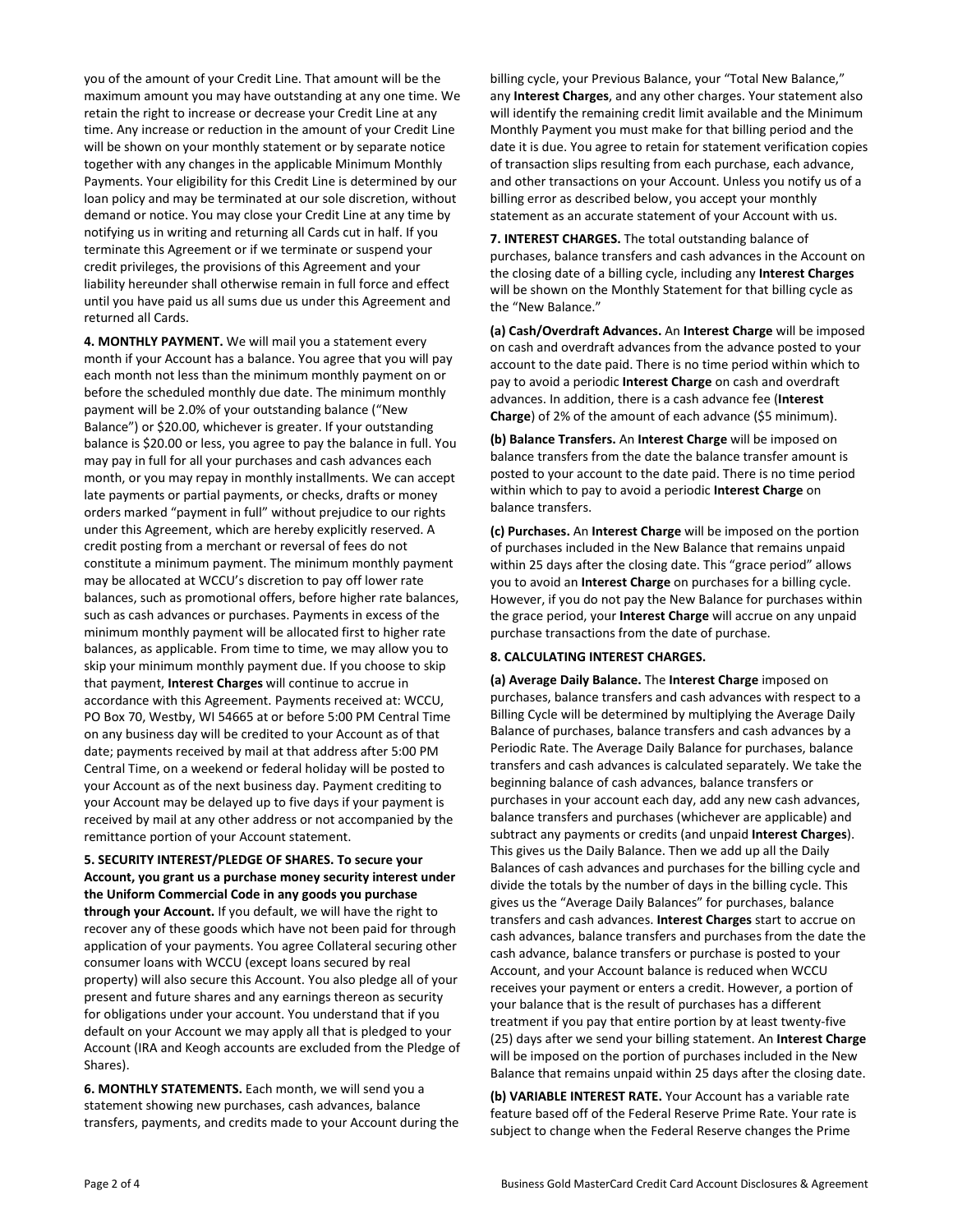Rate. The Prime Rate plus the margin amount (based on your creditworthiness) will be the total Interest Rate. The Interest Rate includes only interest and no other costs. WCCU adds a margin of 4.50% to the index to calculate the Interest Rate.

The maximum Interest Rate is 18.00%. The amount of the margin and the current Interest Rate that will apply to your Account will be shown on the disclosures accompanying your Card.

For outstanding balances transferred from a prior WCCU Card program, the existing Interest Rate for your account will continue to apply until paid in full.

The Credit Union may offer introductory and promotional Annual Percentage Rates from time to time. At the end of any introductory or promotional period, the standard Annual Percentage Rate applicable to your account will apply. The Annual Percentage Rate applicable to your account will be disclosed to you with your Card and shown on each monthly statement. The "Total Interest Charge" shown on your monthly statement consists of the periodic **Interest Charge** on purchases, the periodic **Interest Charge** on cash advances.

**9. Fees and Charges.** We may impose fees and charges on your Account as set forth below. WCCU reserves the right to assess other fees in the future. You will be notified of any new fees as required by law.

**(a) Late Fee.** You agree to pay a late fee of \$25.00 for each minimum payment not paid by payment due date.

**(b) Returned Payment Fee.** A \$25.00 fee will be assessed against your Account when a check submitted for payment on the Account is returned, regardless of the reason.

**(c) Card Replacement Fee.** A \$10.00 charge will be assessed against your Account for each replacement Card you request.

**(d) Research and Copying Fees.** We may charge you \$20.00 per hour of research required if you request copies of any items or documents related to your Account. There is a \$3.00 charge for each statement copy you request and \$3.00 per copy for any transaction documents you request. If the request relates to a billing error and we determine that a billing error was made, any copying charges will be refunded.

**(e) Foreign Transaction Fees.** Purchases and cash advances made in foreign countries will be billed to you in U.S. dollars. The currency conversion rate for international transactions as established by Visa/MasterCard International, Inc., is a rate selected by Visa/MasterCard from the range of rates available in wholesale currency markets for the applicable central processing date, which rate may vary from the rate Visa/MasterCard itself receives or the government-mandated rate in effect for the applicable central processing date. In addition, you will be charged an International Transaction Fee of 1% of the transaction amount for any card transaction made in a foreign country.

**(f) ATM Surcharge Fees.** If you use an ATM to obtain a cash advance and the ATM is not operated by us, you may be charged an ATM surcharge by the ATM operator or an ATM network utilized for such a transaction. The ATM surcharge may be charged to your account if you complete the transaction.

**10. CONDITIONS OF CARD USE.** The use of your Card and Account are subject to the following conditions:

**(a) Authorized Card Use.** If you authorize anyone to use your Card in any manner, that authority will be considered unlimited in amount and manner until you specifically revoke such authority

by notifying the Credit Union immediately. You are responsible for any transactions made by such persons until you notify us that transactions and access by that person are no longer authorized and you return all cards issued to you. If you fail to maintain the security of the Card and the Credit Union suffers a loss, we may terminate your Card and account services immediately. You agree to notify us immediately of the loss, or the theft, or the use without your permission, of any Card or other credit instrument or device which we supply to you. You may be liable for any unauthorized use on the Account. You understand and agree that unauthorized use means the use of the card by someone other than you.

**(b) Ownership of Cards.** Any Card or other credit instrument or device which we supply to you is our property and must be returned to us, or to any person whom we authorize to act as our agent, or to any person who is authorized to honor the Card, immediately according to instructions. The Card may be repossessed at any time in our sole discretion without demand or notice. You cannot transfer your Card or Account to another person.

**(c) Honoring the Card.** Neither we nor merchants authorized to honor the Card will be responsible for the failure or refusal to honor the Card or any other credit instrument or device we supply to you. If a merchant agrees to give you a refund or adjustment, you agree to accept a credit to your Account in lieu of a cash refund. You may not use the card for any illegal or unlawful transactions, and we may decline to authorize any transaction that we believe poses an undue risk of illegality or unlawfulness.

**(d) Notices and Payments.** All notices will be sent to your address as shown in the application. You agree to advise us promptly if you change your mailing address. All payments should be mailed to us at the remittance address shown on your monthly statements. Payments received at that address will be credited to your Account as of the date received.

**(e) Personal Identification Number (PIN).** You will be required to select a Personal Identification Number ("PIN") for use with your Card in accessing your line of credit at automatic teller machines (ATM's), these numbers are issued to you for your security purposes. These numbers are confidential and should not be disclosed to third parties. You are responsible for safekeeping your PlN. You agree not to disclose or otherwise make available your PlN to anyone not authorized to sign on your Accounts. To keep your Account secure, please do not write your PlN on your Card or keep it in the same place as your Card. If you authorize anyone to use your PIN in any manner that authority will be considered unlimited in amount and manner until you specifically revoke such authority by notifying WCCU and changing your PIN immediately. You are responsible for any transactions made by such person until you notify us that transaction and access by that person are no longer authorized and your PIN is changed. If you fail to maintain or change the security of your PIN and WCCU suffers a loss, we may terminate your card and account services immediately.

**11. LOSS OR THEFT OF CARD.** You agree to notify us immediately, orally or in writing, at WCCU, PO Box 70, Westby, WI 54667, or telephone 608.634.3118 or toll free 866.597.1585 of the loss, theft or unauthorized use of your Credit Card. If you notify us of your lost or stolen credit card after discovery, you may not be liable for any losses related to credit transactions. To the extent there are less than ten credit cards issued to you for business use by you, your offices, employees or authorized agents, you may